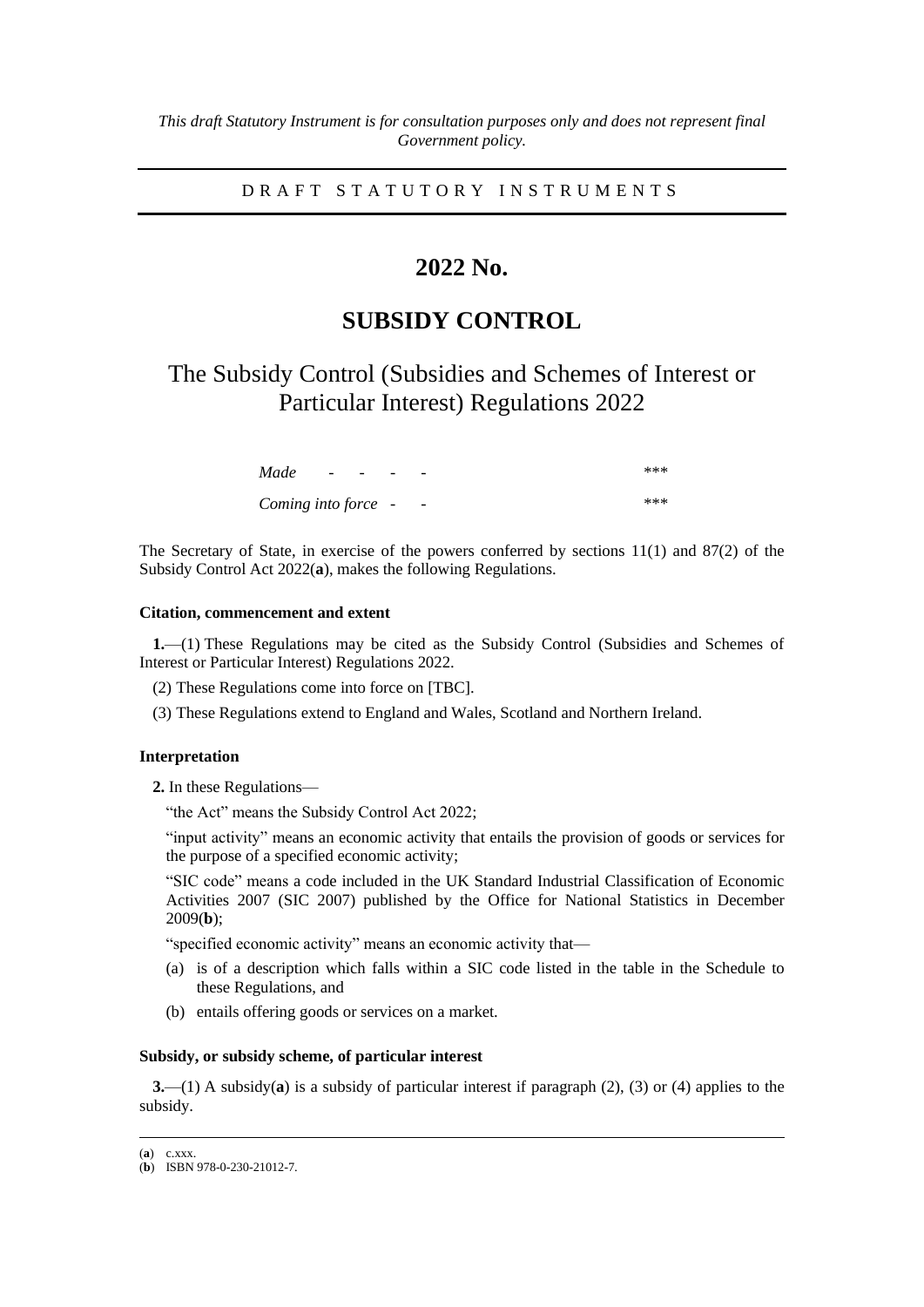- (2) This paragraph applies to a subsidy if—
	- (a) the total amount of the subsidy, taken together with any other related subsidy given to the same enterprise(**b**) within the applicable period, exceeds £10 million, and
	- (b) none of the provisions mentioned in regulation 4(3) applies to the giving of the subsidy.
- (3) This paragraph applies to a subsidy if—
	- (a) the total amount of the subsidy, taken together with any other related subsidy given to the same enterprise within the applicable period, exceeds  $£5$  million (but does not exceed the amount specified in paragraph (2)(a)),
	- (b) the subsidy concerns a sensitive sector, and
	- (c) none of the provisions mentioned in regulation 4(3) applies to the giving of the subsidy.

(4) This paragraph applies to a subsidy if the giving of the subsidy would be subject to either of the following provisions of the Act:

- (i) section 20 (Restructuring);
- (ii) section 21 (Restructuring deposit takers or insurance companies).

(5) For the purposes of paragraph (3)(b), a subsidy concerns a sensitive sector if—

- (a) it is given to an enterprise which is engaged in a specified economic activity or an input activity, and
- (b) it confers, directly or indirectly, an economic advantage on an enterprise which is engaged in a specified economic activity in relation to that activity.
- (6) But the condition in paragraph 5(b) is to be treated as not met if—
	- (a) the subsidy is given under a subsidy scheme, and
	- (b) the criteria or conditions which determine whether an enterprise is eligible to receive a subsidy under that scheme are based on objective factors which do not favour enterprises engaged in specified economic activities or input activities over others.
- (7) The objective factors referred to in paragraph  $(6)(b)$  may (among other things) include—
	- (a) size of enterprise;
	- (b) number of employees;
	- (c) geographical location.

(8) A subsidy scheme of particular interest is a subsidy scheme under which a subsidy of particular interest could be given.

#### **Subsidy, or subsidy scheme, of interest**

**4.**—(1) A subsidy is a subsidy of interest if paragraph (2) or (3) applies to the subsidy.

(2) This paragraph applies to a subsidy if—

- (a) the total amount of the subsidy, taken together with any other related subsidy given to the same enterprise within the applicable period, exceeds £5 million, and
- (b) None of paragraphs (2), (3) or (4) of regulation 3 applies to the subsidy.

(3) This paragraph applies to a subsidy if the giving of the subsidy would be subject to any of the following provisions of the Act:

- (a) section 19 (Rescuing);
- (b) section 22 (Liquidating deposit takers or insurance companies);
- (c) section 23 (Liquidity provision for deposit takers or insurance companies).

<sup>(</sup>**a**) As defined in section 2 of the Subsidy Control Act 2022.

<sup>(</sup>**b**) As defined in section 7 of the Subsidy Control Act 2022.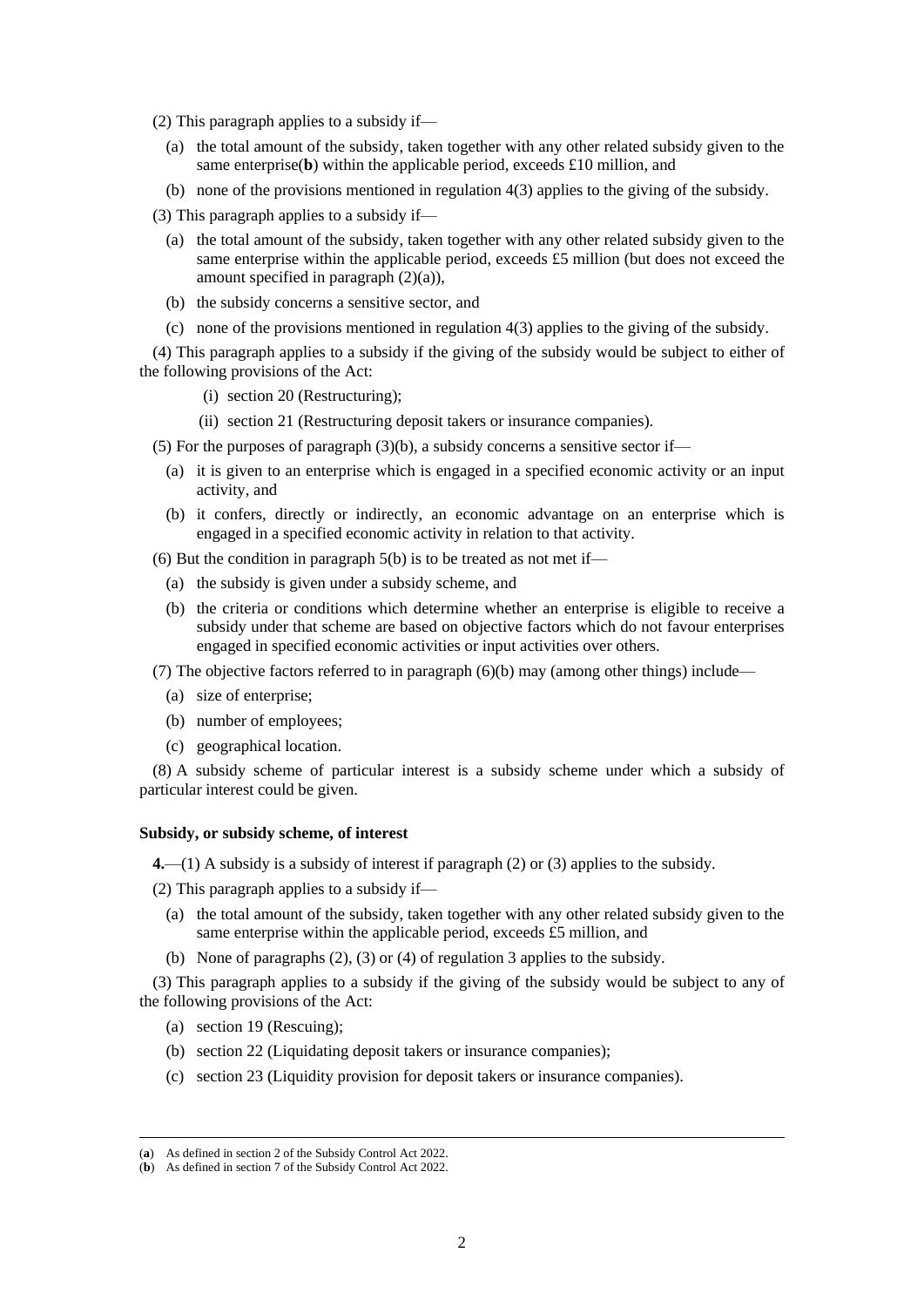(4) A subsidy scheme of interest is a subsidy scheme under which a subsidy of interest could be given (and which is not a subsidy scheme of particular interest within the meaning of regulation 3(8)).

### **Supplementary provision**

**5.**—(1) This regulation applies for the purposes of regulations 3(2)(a), (3)(a) and 4(2)(a).

(2) A "related subsidy" is a subsidy which—

- (a) is given by any public authority(**a**) in respect of the same (or substantially the same) project, costs or activities, and
- (b) pursues the same (or substantially the same) specific policy objective as referred to in Schedule 1 to the Act.

(3) But a subsidy is not a "related subsidy" if it falls within any of the exemptions in section 64(1) or (2) of the Act.

(4) The "applicable period" is the period comprising—

- (a) the elapsed part of the current financial year, and
- (b) the two financial years immediately preceding the current financial year.

(5) In paragraph  $(4)$ —

- (a) "financial year" means a period of 12 months ending with 31 March,
- (b) the "current financial year" is the financial year in which the subsidy is given, and
- (c) the "elapsed part" of that year is so much of it as has passed at the time it is given.

(6) If a subsidy is provided in cash, the gross cash amount given is to be used in determining the amount of the subsidy.

(7) If a subsidy is provided otherwise than in cash, the amount of the subsidy given is to be determined by reference to the gross cash equivalent of the subsidy.

[*Name*] Parliamentary Under Secretary of State [Date] Department for Business, Energy and Industrial Strategy

**Table**

# SCHEDULE Regulation 2

| <b>SIC</b> Code | Description                                             |
|-----------------|---------------------------------------------------------|
| 24.10           | Manufacture of basic iron and steel and of ferro-alloys |
| 24.42           | Aluminium production                                    |
| 24.44           | Copper production                                       |
| 29.10           | Manufacture of motor vehicles                           |
| 30.11           | Building of ships and floating structures               |
| 30.91           | Manufacture of motorcycles                              |
| 30.30           | Manufacture of air and spacecraft and related machinery |
| 35.11           | Production of electricity                               |

(**a**) As defined in section 6 of the Subsidy Control Act 2022.